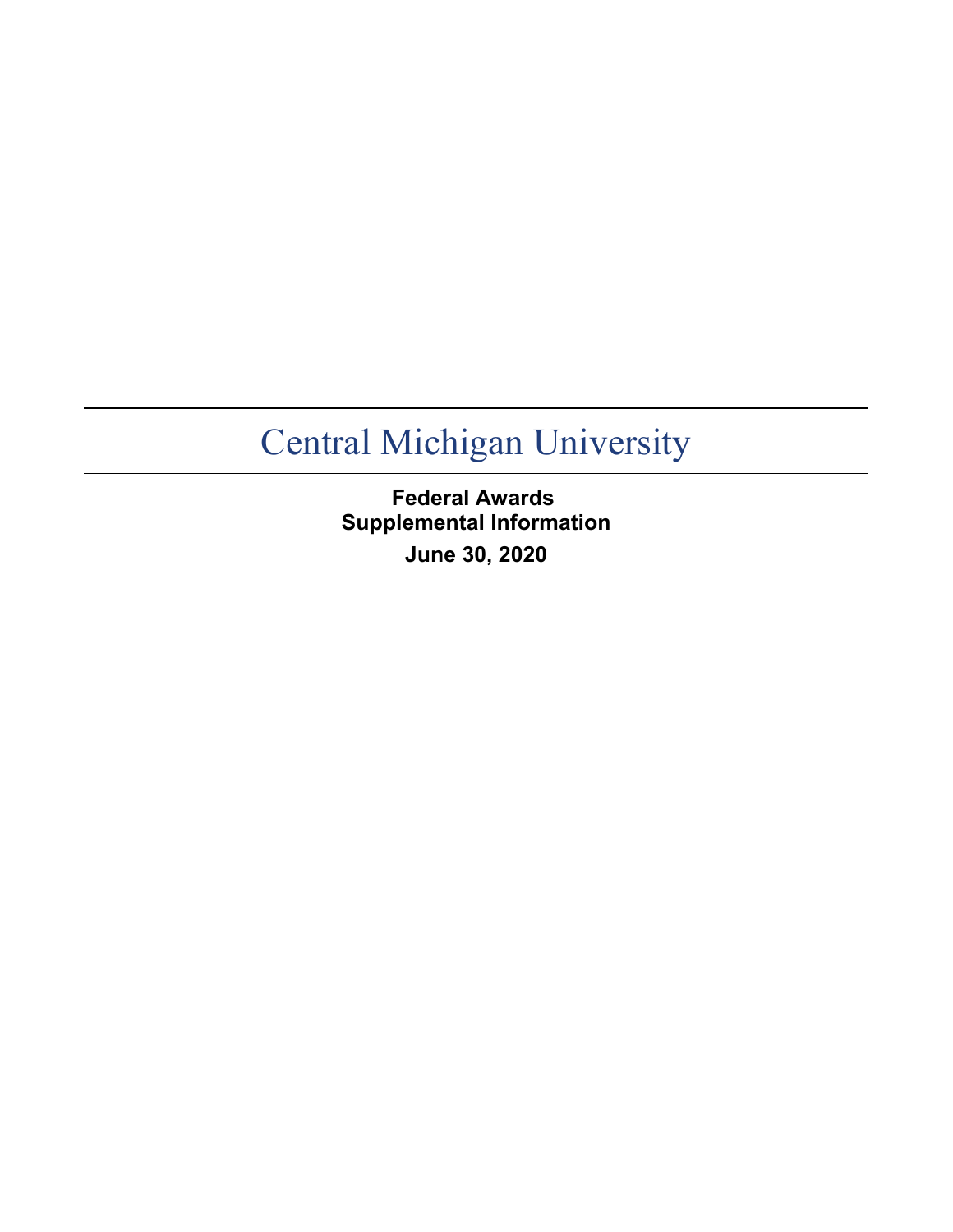# **Contents**

### **Independent Auditor's Reports**

| Report on Schedule of Expenditures of Federal Awards Required by the Uniform Guidance                                                                                                                     |         |
|-----------------------------------------------------------------------------------------------------------------------------------------------------------------------------------------------------------|---------|
| Report on Internal Control Over Financial Reporting and on Compliance and Other Matters<br>Based on an Audit of Financial Statements Performed in Accordance with Government<br><b>Auditing Standards</b> | $2 - 3$ |
| Report on Compliance for Each Major Federal Program and Report on Internal Control Over<br>Compliance Required by the Uniform Guidance                                                                    | $4 - 5$ |
| <b>Schedule of Expenditures of Federal Awards</b>                                                                                                                                                         | 6-8     |
| Notes to Schedule of Expenditures of Federal Awards                                                                                                                                                       | 9       |
| <b>Schedule of Findings and Questioned Costs</b>                                                                                                                                                          | 10      |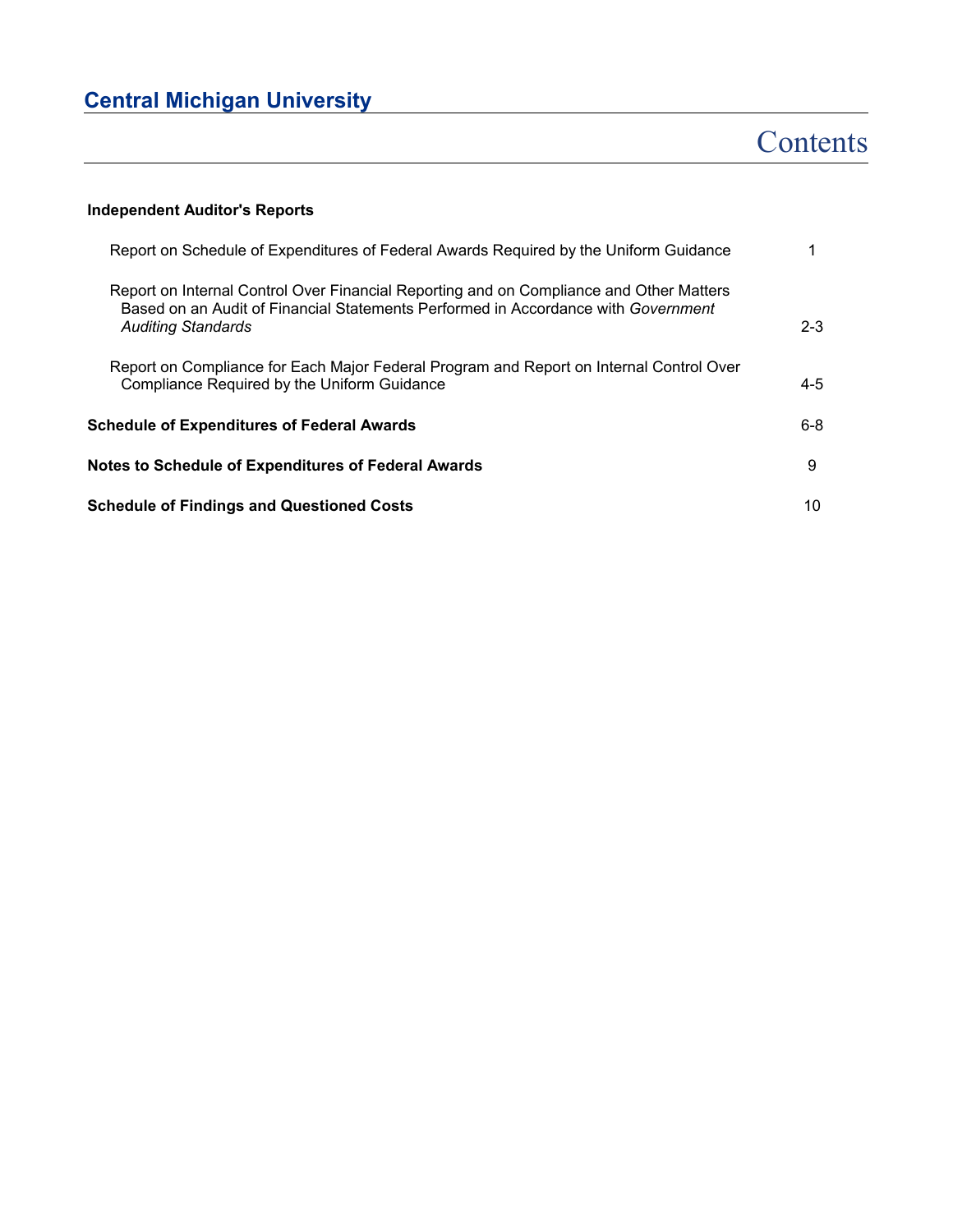

Report on Schedule of Expenditures of Federal Awards Required by the Uniform Guidance

### **Independent Auditor's Report**

To the Board of Trustees Central Michigan University

We have audited the financial statements of Central Michigan University (the "University") and its discretely presented component units as of and for the year ended June 30, 2020 and the related notes to the financial statements, which collectively comprise the University's basic financial statements. We issued our report thereon dated September 24, 2020, which contained an unmodified opinion on the financial statements. Our audit was conducted for the purpose of forming opinions on the financial statements that collectively comprise the basic financial statements. We have not performed any procedures with respect to the audited financial statements subsequent to September 24, 2020. We did not audit the financial statements of Central Health Advancement Solutions (CHAS) or the Institute for Excellence in Education (IEE), which represent all of the assets, net assets, and revenue of the discretely presented component units. Those financial statements were audited by other auditors whose report thereon has been furnished to us, and our opinion, insofar as it relates to the amounts included for CHAS and IEE, is based on the report of the other auditors.

The accompanying schedule of expenditures of federal awards is presented for the purpose of additional analysis, as required by the Uniform Guidance, and is not a required part of the basic financial statements. Such information is the responsibility of management and was derived from and relates directly to the underlying accounting and other records used to prepare the financial statements. The information has been subjected to the auditing procedures applied in the audit of the financial statements and certain additional procedures, including comparing and reconciling such information directly to the underlying accounting and other records used to prepare the financial statements or to the financial statements themselves, and other additional procedures in accordance with auditing standards generally accepted in the United States of America. In our opinion, the information is fairly stated in all material respects in relation to the financial statements as a whole.

Plante & Moran, PLLC

January 26, 2021

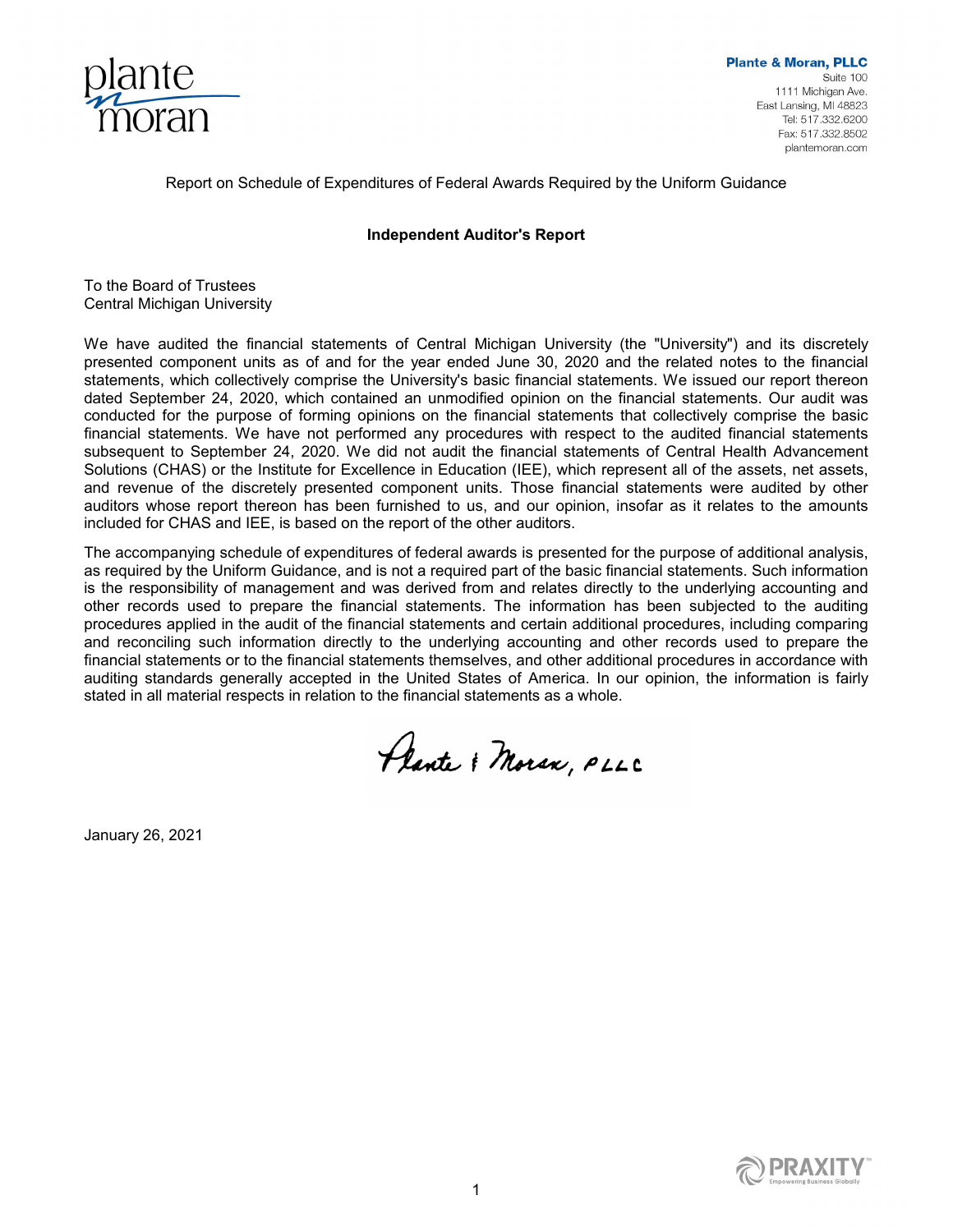

Report on Internal Control Over Financial Reporting and on Compliance and Other Matters Based on an Audit of Financial Statements Performed in Accordance with *Government Auditing Standards*

### **Independent Auditor's Report**

To Management and the Board of Trustees Central Michigan University

We have audited, in accordance with auditing standards generally accepted in the United States of America and the standards applicable to financial audits contained in *Government Auditing Standards* issued by the Comptroller General of the United States, the financial statements of Central Michigan University (the "University") and its discretely presented component units as of and for the year ended June 30, 2020 and the related notes to the financial statements, which collectively comprise the University's basic financial statements, and have issued our report thereon dated September 24, 2020. Our report includes reference to other auditors who audited the financial statements of Central Health Advancement Solutions (CHAS) and the Institute for Excellence in Education (IEE), as described in our report on Central Michigan University's financial statements. This report does not include the results of the other auditors' testing of internal control over financial reporting or compliance and other matters that are reported on separately by those auditors. The financial statements of CHAS and IEE were not audited in accordance with *Government Auditing Standards*.

### **Internal Control Over Financial Reporting**

In planning and performing our audit of the financial statements, we considered the University's internal control over financial reporting (internal control) as a basis for designing audit procedures that are appropriate in the circumstances for the purpose of expressing our opinions on the financial statements, but not for the purpose of expressing an opinion on the effectiveness of the University's internal control. Accordingly, we do not express an opinion on the effectiveness of the University's internal control.

A deficiency in internal control exists when the design or operation of a control does not allow management or employees, in the normal course of performing their assigned functions, to prevent, or detect and correct, misstatements on a timely basis. A material weakness is a deficiency, or a combination of deficiencies, in internal control such that there is a reasonable possibility that a material misstatement of the University's financial statements will not be prevented, or detected and corrected, on a timely basis. A significant deficiency is a deficiency, or a combination of deficiencies, in internal control that is less severe than a material weakness, yet important enough to merit attention by those charged with governance.

Our consideration of internal control was for the limited purpose described in the first paragraph of this section and was not designed to identify all deficiencies in internal control that might be material weaknesses or significant deficiencies. Given these limitations, during our audit we did not identify any deficiencies in internal control that we consider to be material weaknesses. However, material weaknesses may exist that have not been identified.

### **Compliance and Other Matters**

As part of obtaining reasonable assurance about whether the University's financial statements are free from material misstatement, we performed tests of its compliance with certain provisions of laws, regulations, contracts, and grant agreements, noncompliance with which could have a direct and material effect on the financial statements. However, providing an opinion on compliance with those provisions was not an objective of our audit, and, accordingly, we do not express such an opinion. The results of our tests disclosed no instances of noncompliance or other matters that are required to be reported under *Government Auditing Standards.* 

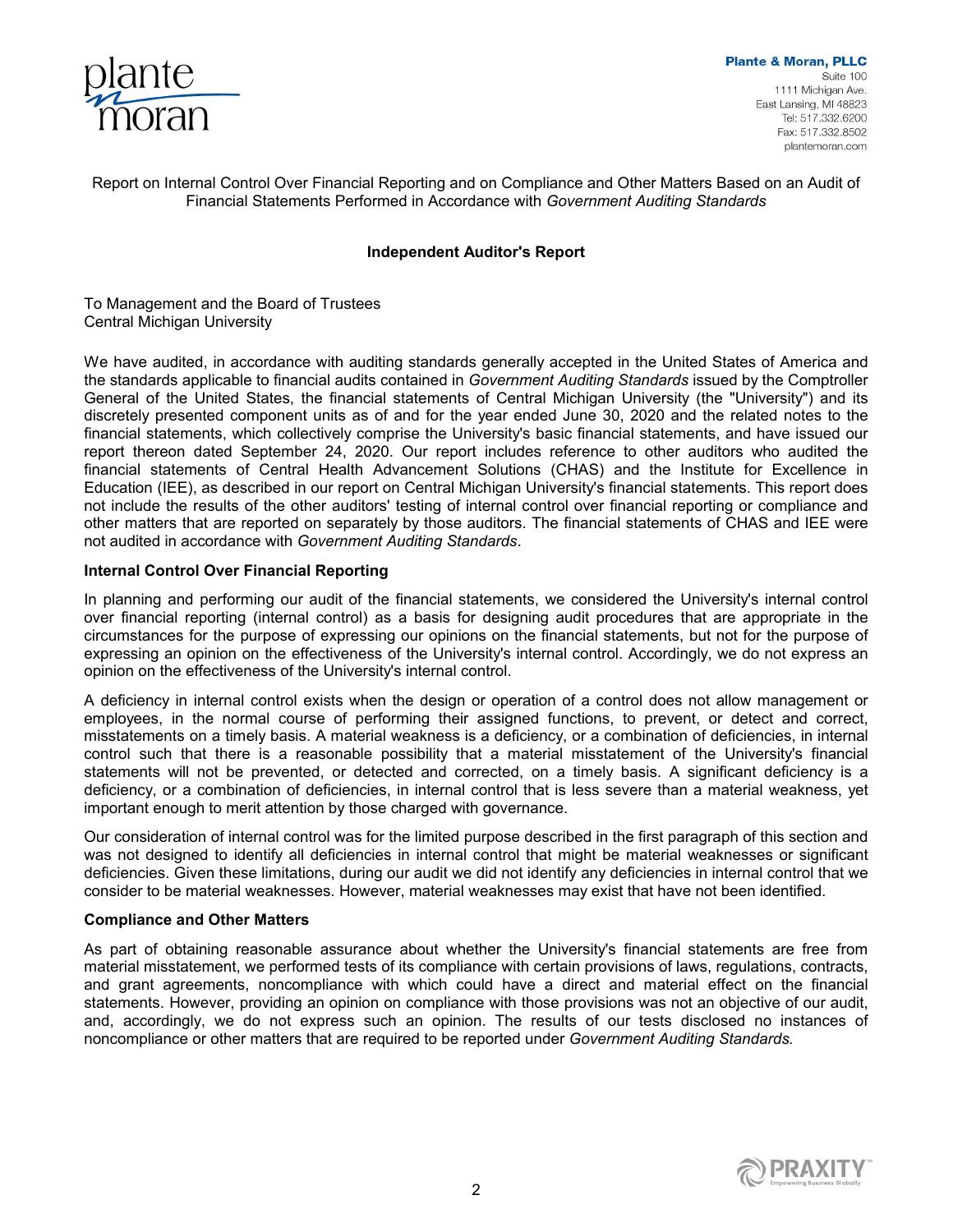To Management and the Board of Trustees Central Michigan University

### **Purpose of This Report**

The purpose of this report is solely to describe the scope of our testing of internal control and compliance and the results of that testing, and not to provide an opinion on the effectiveness of the University's internal control or on compliance. This report is an integral part of an audit performed in accordance with *Government Auditing Standards* in considering the University's internal control and compliance. Accordingly, this communication is not suitable for any other purpose.

Plante & Moran, PLLC

September 24, 2020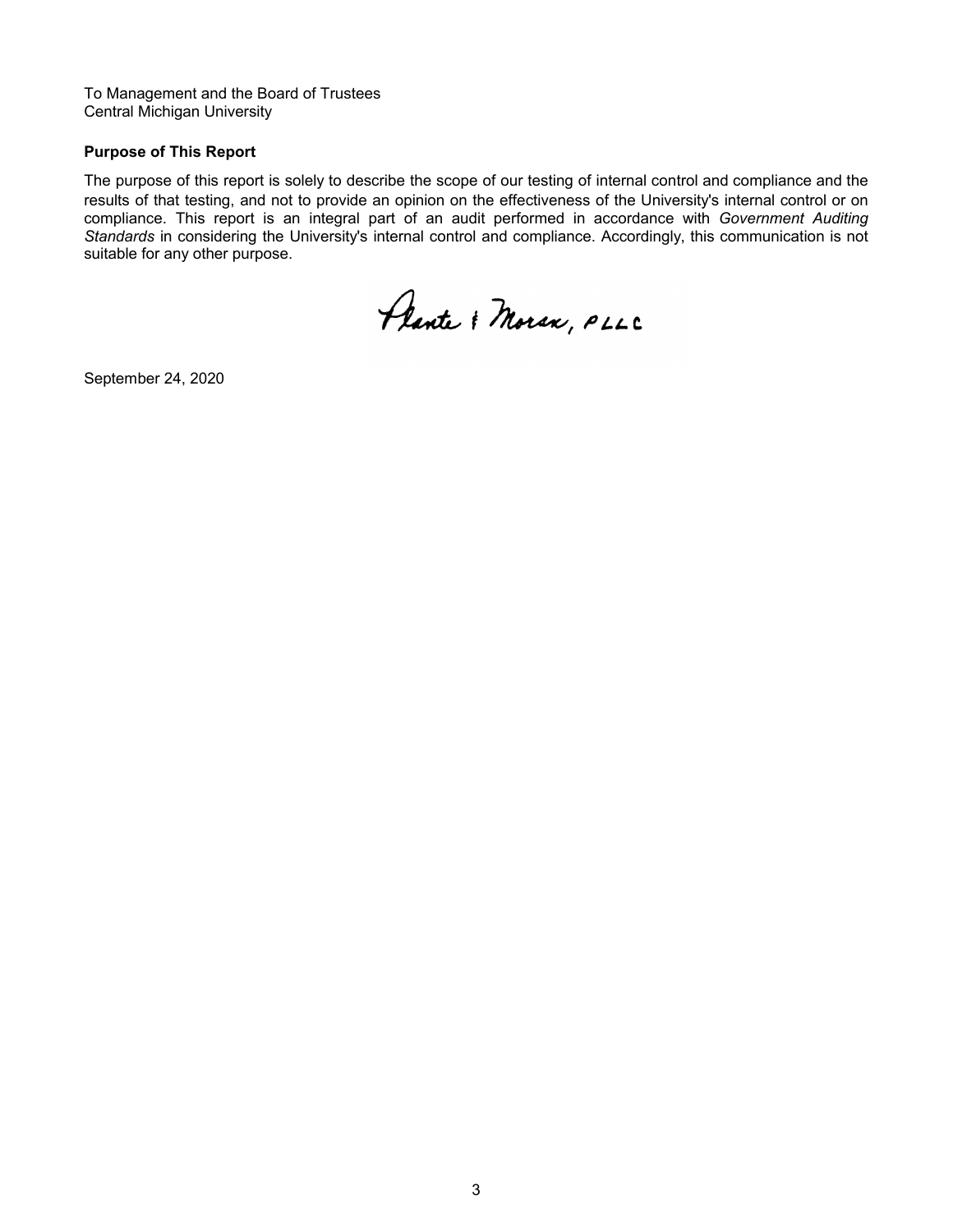

### Report on Compliance for Each Major Federal Program and Report on Internal Control Over Compliance Required by the Uniform Guidance

### **Independent Auditor's Report**

To the Board of Trustees Central Michigan University

#### **Report on Compliance for Each Major Federal Program**

We have audited Central Michigan University's (the "University") compliance with the types of compliance requirements described in the U.S. Office of Management and Budget (OMB) Compliance Supplement that could have a direct and material effect on each of the University's major federal programs for the year ended June 30, 2020. The University's major federal programs are identified in the summary of auditor's results section of the accompanying schedule of findings and questioned costs.

#### *Management's Responsibility*

Management is responsible for compliance with federal statutes, regulations, and the terms and conditions of its federal awards applicable to its federal programs.

#### *Auditor's Responsibility*

Our responsibility is to express an opinion on compliance for each of the University's major federal programs based on our audit of the types of compliance requirements referred to above.

We conducted our audit of compliance in accordance with auditing standards generally accepted in the United States of America; the standards applicable to financial audits contained in *Government Auditing Standards*, issued by the Comptroller General of the United States; and the audit requirements of Title 2 U.S. Code of Federal Regulations Part 200, *Uniform Administrative Requirements, Cost Principles, and Audit Requirements for Federal Awards* (the "Uniform Guidance")*.* Those standards and the Uniform Guidance require that we plan and perform the audit to obtain reasonable assurance about whether noncompliance with the types of compliance requirements referred to above that could have a direct and material effect on a major federal program occurred. An audit includes examining, on a test basis, evidence about the University's compliance with those requirements and performing such other procedures as we considered necessary in the circumstances.

We believe that our audit provides a reasonable basis for our opinion on compliance for each major federal program. However, our audit does not provide a legal determination of the University's compliance.

#### *Opinion on Each Major Federal Program*

In our opinion, the University complied, in all material respects, with the types of compliance requirements referred to above that could have a direct and material effect on each of the major federal programs for the year ended June 30, 2020.

### **Report on Internal Control Over Compliance**

Management of the University is responsible for establishing and maintaining effective internal control over compliance with the types of compliance requirements referred to above. In planning and performing our audit of compliance, we considered the University's internal control over compliance with the types of requirements that could have a direct and material effect on each major federal program to determine the auditing procedures that are appropriate in the circumstances for the purpose of expressing an opinion on compliance for each major federal program and to test and report on internal control over compliance in accordance with the Uniform Guidance, but not for the purpose of expressing an opinion on the effectiveness of internal control over compliance. Accordingly, we do not express an opinion on the effectiveness of the University's internal control over compliance.

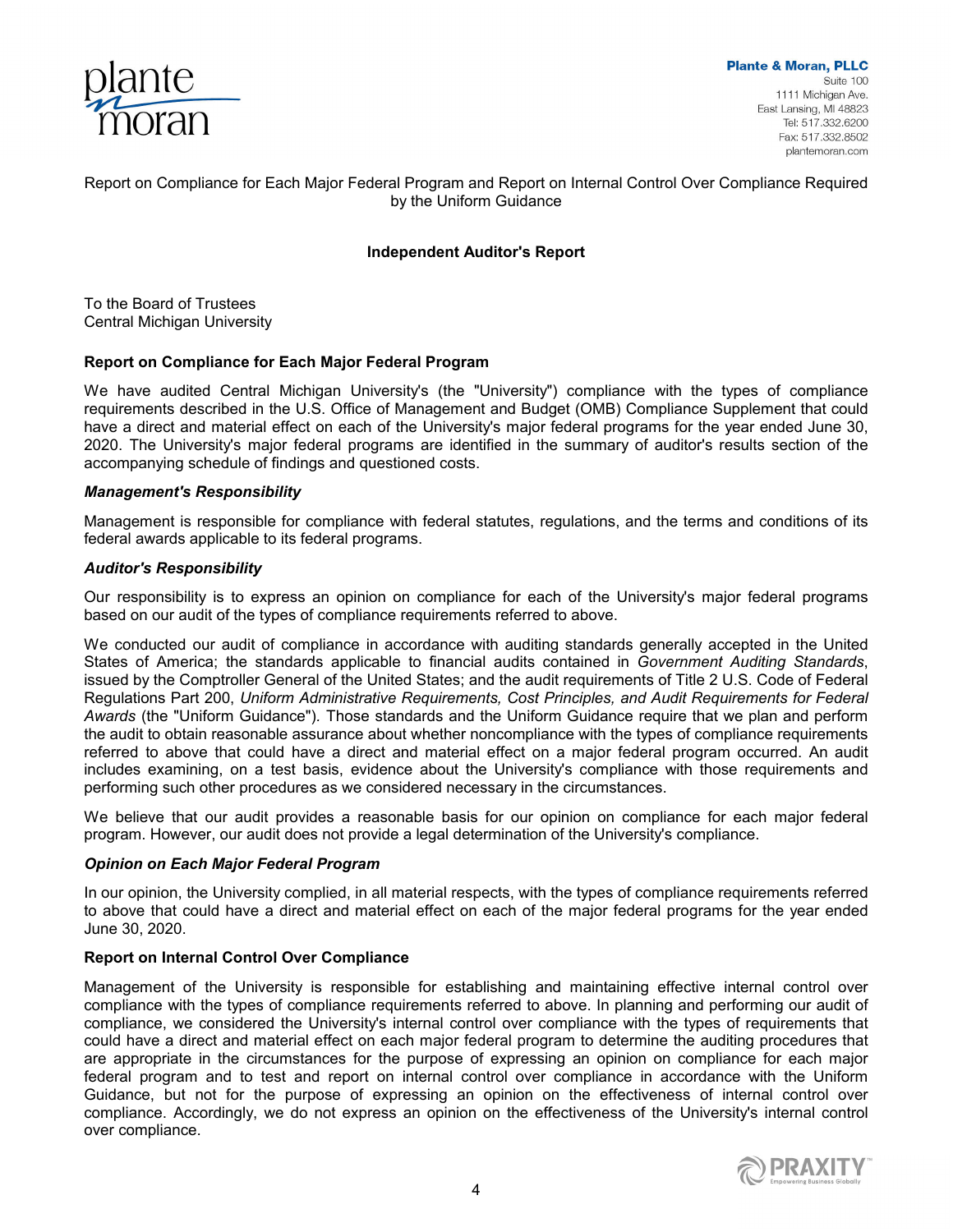To the Board of Trustees Central Michigan University

A deficiency in internal control over compliance exists when the design or operation of a control over compliance does not allow management or employees, in the normal course of performing their assigned functions, to prevent, or detect and correct, noncompliance with a type of compliance requirement of a federal program on a timely basis. A material weakness in internal control over compliance is a deficiency, or a combination of deficiencies, in internal control over compliance such that there is a reasonable possibility that material noncompliance with a type of compliance requirement of a federal program will not be prevented, or detected and corrected, on a timely basis. A significant deficiency in internal control over compliance is a deficiency, or a combination of deficiencies, in internal control over compliance with a type of compliance requirement of a federal program that is less severe than a material weakness in internal control over compliance, yet important enough to merit attention by those charged with governance.

Our consideration of internal control over compliance was for the limited purpose described in the first paragraph of this section and was not designed to identify all deficiencies in internal control over compliance that might be material weaknesses or significant deficiencies. We did not identify any deficiencies in internal control over compliance that we consider to be material weaknesses. However, material weaknesses may exist that have not been identified.

The purpose of this report on internal control over compliance is solely to describe the scope of our testing of internal control over compliance and the results of that testing based on the requirements of the Uniform Guidance. Accordingly, this report is not suitable for any other purpose.

Plante & Moran, PLLC

January 26, 2021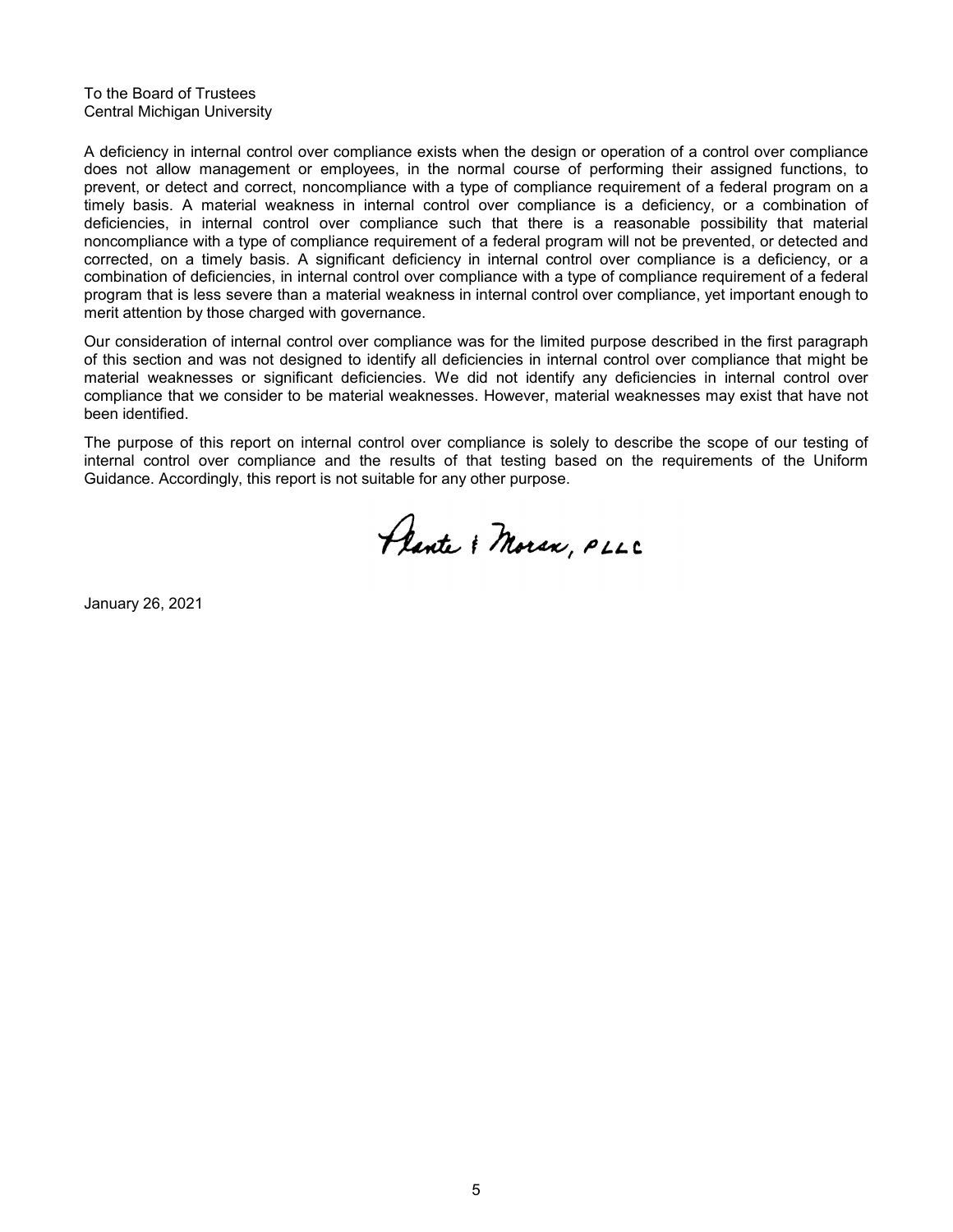# Schedule of Expenditures of Federal Awards

### **Year Ended June 30, 2020**

|                                                                                                                     |                              | Federal          |                            |                          |                    |
|---------------------------------------------------------------------------------------------------------------------|------------------------------|------------------|----------------------------|--------------------------|--------------------|
|                                                                                                                     | Direct/Pass-                 | Catalog          | Federal or Pass-           | Passed through           | Federal            |
| Federal Agencies/Grant Name                                                                                         | through                      | Number           | through Number             | to Subrecipients         | Expenditures       |
| <b>Student Financial Assistance Cluster</b>                                                                         |                              |                  |                            |                          |                    |
| <b>U.S. Department of Education</b>                                                                                 |                              |                  |                            |                          |                    |
| Federal Work Study 2019-20                                                                                          | Direct                       | 84.033           | P033A191985                | \$                       | \$<br>1,101,188    |
| Federal Supplemental Educational Opportunity Grant 2019-20                                                          | Direct<br>Direct             | 84.007<br>84.063 | P007A191985<br>P063P170222 |                          | 504,106            |
| Federal Pell Grant Program 2017-18<br>Federal Pell Grant Program 2018-19                                            | Direct                       | 84.063           | P063P180222                |                          | 15<br>(6, 851)     |
| Federal Pell Grant Program 2019-20                                                                                  | Direct                       | 84.063           | P063P190222                |                          | 23,014,589         |
| William D. Ford Federal Direct Loan Sub Prog 2018-19                                                                | Direct                       | 84.268           | P268K190222                |                          | 15,197             |
| William D. Ford Federal Direct Loan Unsub Prog 2018-19                                                              | Direct                       | 84.268           | P268K190222                |                          | 99,612             |
| William D. Ford Federal Direct Loan Plus Prog 2018-19                                                               | Direct                       | 84.268           | P268K190222                |                          | 259,779            |
| William D. Ford Federal Direct Loan Sub Prog 2019-20                                                                | Direct                       | 84.268           | P268K200222                |                          | 28.405.720         |
| William D. Ford Federal Direct Loan Unsub Prog 2019-20                                                              | Direct                       | 84.268           | P268K200222                |                          | 75,879,638         |
| William D. Ford Federal Direct Loan Plus Prog 2019-20                                                               | Direct                       | 84.268           | P268K200222                |                          | 39,941,161         |
| Teacher Education Assistance for College and Higher Education Grant 2019-20                                         | Direct                       | 84.379           | P379T200222                |                          | 37,061             |
| <b>Total Student Financial Assistance Cluster</b>                                                                   |                              |                  |                            | $\overline{a}$           | 169,251,215        |
| <b>TRIO Cluster</b>                                                                                                 |                              |                  |                            |                          |                    |
| <b>U.S. Department of Education</b>                                                                                 |                              |                  |                            |                          |                    |
| CMU - Educational Talent Search 2018-19                                                                             | Direct                       | 84.044A          | P044A160830-18             |                          | 75,123             |
| Upward Bound STEM NW                                                                                                | Direct                       | 84.047A          | P047A171420-18B            |                          | 12,778             |
| Upward Bound STEM SW                                                                                                | Direct                       | 84.047A          | P047A171511-18B            |                          | 10,766             |
| CMU - TRIO Upward Bound Northwest Detroit 2018-19                                                                   | Direct                       | 84.047A          | P047A171420-18             |                          | 115,883            |
| CMU - TRIO Upward Bound Southwest Detroit 2018-19                                                                   | Direct                       | 84.047A          | P047A171511-18             |                          | 88,968             |
| Preparation for Success: CMU's Ronald E. McNair Scholars Program 2018-19                                            | Direct                       | 84.217A          | P217A170155-18             |                          | 49,539             |
| CMU - TRIO Upward Bound Northwest Detroit 2019-20                                                                   | Direct                       | 84.047A          | P047A171420-19             |                          | 165,378            |
| CMU - TRIO Upward Bound Southwest Detroit 2019-20                                                                   | Direct                       | 84.047A          | P047A171511-19             |                          | 135,124            |
| CMU - Educational Talent Search 2019-20 STEM                                                                        | Direct                       | 84.044A          | P044A160830-19A            |                          | 17,773             |
| CMU - Educational Talent Search 2019-20                                                                             | Direct                       | 84.044A          | P044A160830-19             |                          | 133,061<br>174,708 |
| Preparation for Success: CMU's Ronald E. McNair Scholars Program 2019-20                                            | Direct                       | 84.217A          | P217A170155-19             |                          |                    |
| <b>Total TRIO Cluster</b>                                                                                           |                              |                  |                            |                          | 979,101            |
| <b>Research and Development Cluster</b>                                                                             |                              |                  |                            |                          |                    |
| <b>U.S. Department of Commerce</b>                                                                                  |                              |                  |                            |                          |                    |
| National Oceanic and Atmospheric Administration                                                                     |                              |                  |                            |                          |                    |
| Passed through Michigan Department of Environment, Great Lakes and Energy                                           |                              |                  |                            |                          |                    |
| Underwater Cultural Resources Public Access and Research Conference<br>Passed through University of Michigan        | Pass-through                 | 11.419           | 20-PA-002                  |                          | 38,191             |
| The Role of Dreissenid Mussels in Transforming Nutrient Loads into Algal Blooms                                     | Pass-through                 | 11.432           | SUBK00009207               |                          | 5,914              |
| The Environmental and Physiological Limits of Invasive Round Gobies                                                 | Pass-through                 | 11.432           | SUBK00011193               |                          | 11,436             |
| Estimates of Production and Occurrence of Potentially Harmful Algal Blooms                                          | Pass-through                 | 11.432           | SUBK00011168               |                          | 47,656             |
| Passed through North Carolina State University<br>Prediction of Heavy Banded Snowfall: Resolution Requirements      | Pass-through                 | 11.468           | 2016-1519-01               |                          | 1,024              |
|                                                                                                                     |                              |                  |                            |                          |                    |
| Total U.S. Department of Commerce                                                                                   |                              |                  |                            |                          | 104,221            |
| <b>U.S. Department of Defense</b>                                                                                   |                              |                  |                            |                          |                    |
| Passed through Duke University                                                                                      |                              |                  |                            |                          |                    |
| Spectral Sampling Algorithms for Element Substitution in Critical Technologies                                      | Pass-through                 | 12.300           | 14-ONR-1007                |                          | 66,366             |
| U.S. National Security Agency<br>International Conference on Statistical Distributions and Applications             | Direct                       | 12.901           | H98230-19-1-0267           |                          | 13,153             |
|                                                                                                                     |                              |                  |                            |                          |                    |
| Total U.S. Department of Defense                                                                                    |                              |                  |                            |                          | 79,519             |
| <b>U.S. Department of Interior</b>                                                                                  |                              |                  |                            |                          |                    |
| U.S. Fish and Wildlife Service                                                                                      |                              |                  |                            |                          |                    |
| Surveys and Habitat Modeling for Native Mussels on Detroit and St. Clair Rivers                                     | Direct                       | 15.608           | F18AP00612                 | 21,256                   | 95,760             |
| Expanding a Decision Support Tool for Great Lakes Coastal Wetlands                                                  | Direct                       | 15.670           | F19AP00137                 | 51,846                   | 66,535             |
| Mussel Primary Mix Exposure - Mussels, Host Fish, Streamside, and Purge Studies                                     | Direct                       | 15.678           | F17AC00151                 | 10,000                   | 2,804              |
| Passed through Winous Point Marsh Conservancy                                                                       |                              |                  |                            |                          |                    |
| Developing Habitat Occupancy Models for King Rails in the Great Lakes Region                                        | Pass-through                 | 15.637           | 001 / F19AP00330           |                          | 32,960             |
| Passed through Michigan State University                                                                            |                              |                  |                            |                          |                    |
| Poweshiek Skipperling Adaptive Management Framework<br>Poweshiek Skipperling Conservation: Habitat Management Plans | Pass-through<br>Pass-through | 15.662<br>15.662 | RC108738<br>RC110074       |                          | 1,908<br>6,813     |
| Passed through Michigan Department of Environmental Quality                                                         |                              |                  |                            |                          |                    |
| European Frog-Bit Adaptive Management Framework                                                                     | Pass-through                 | 15.662           | 2018-0213                  |                          | 156,845            |
| Passed through Clemson University                                                                                   |                              |                  |                            |                          |                    |
| Visitor Use Management for Polar Bear Viewing at Arctic National Wildlife Refuge                                    | Pass-through                 | 15.678           | 1912-216-2011802           |                          | 2,339              |
| <b>U.S. Geological Survey</b>                                                                                       |                              |                  |                            |                          |                    |
| Functional Indicators of Coastal Wetland Conditions-Phase II                                                        | Direct                       | 15.808           | G16AC00308                 | 21,705                   | 15,738             |
| Total U.S. Department of Interior                                                                                   |                              |                  |                            | 104,807                  | 381,702            |
|                                                                                                                     |                              |                  |                            |                          |                    |
| <b>U.S. Department of Justice</b><br>National Institute of Justice Research Assistantship Program                   | Direct                       | 16.RD            | DJO-NIJ-18-RO-0504         | $\overline{\phantom{a}}$ | 2,979              |
|                                                                                                                     |                              |                  |                            |                          |                    |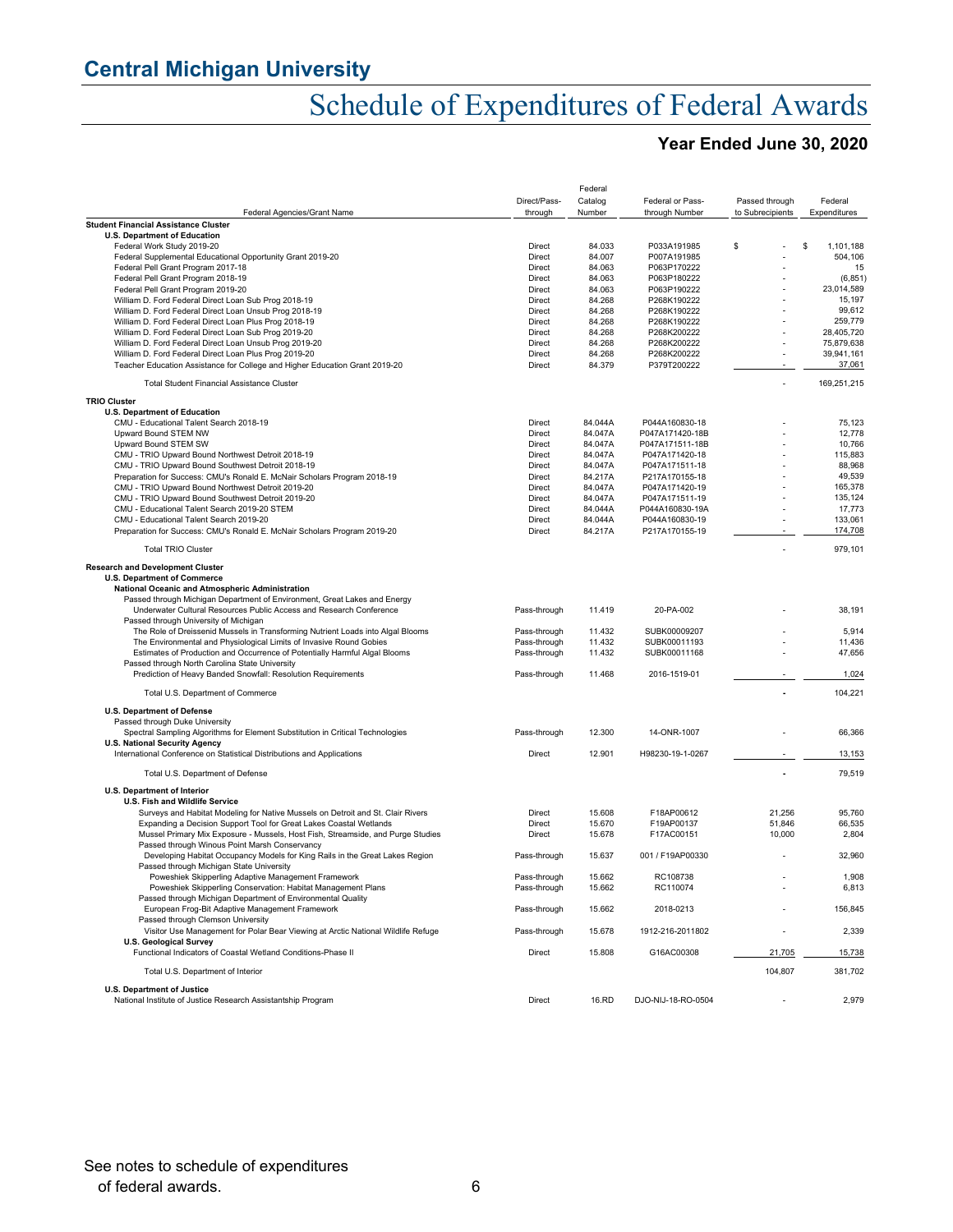# Schedule of Expenditures of Federal Awards (Continued)

### **Year Ended June 30, 2020**

|                                                                                                                                             |                  | Federal          |                                        |                  |                   |
|---------------------------------------------------------------------------------------------------------------------------------------------|------------------|------------------|----------------------------------------|------------------|-------------------|
|                                                                                                                                             | Direct/Pass-     | Catalog          | Federal or Pass-                       | Passed through   | Federal           |
| Federal Agencies/Grant Name                                                                                                                 | through          | Number           | through Number                         | to Subrecipients | Expenditures      |
| Research and Development Cluster (Continued)<br><b>National Science Foundation</b>                                                          |                  |                  |                                        |                  |                   |
| Collaborative Research: Enriching the Professional Dev. of School Teachers                                                                  | Direct           | 47.041           | EEC-1542368                            | \$               | \$<br>82,735      |
| Supporting Rural Secondary School Student Learners in Developing Engineering                                                                | Direct           | 47.041           | 1542368                                |                  | 917               |
| Conference Proposal - Food and Innovation Sustainable Urban Cities Rural-Urban                                                              | Direct           | 47.041           | 1929914                                |                  | 31,455            |
| Some Problems in Several Complex Variables                                                                                                  | Direct           | 47.049           | 1600371                                |                  | 7,108             |
| Precision Measurements with the CHIP-TRAP<br>High-Precision Optical Long-Based Interferometry Physics                                       | Direct<br>Direct | 47.049<br>47.049 | PHY-1607429<br>1614983                 |                  | 69,252<br>18,490  |
| CAREER: Chemical Tools for Understanding the Mycomembrane of Corynebacterineae                                                              | Direct           | 47.049           | 1654408                                |                  | 139,079           |
| Beta-Decay Experiments Along the r-Process Path                                                                                             | Direct           | 47.049           | 1714153                                | $\overline{a}$   | 65,558            |
| Enumerative Geometry of Hitchin Systems and TQFT                                                                                            | Direct           | 47.049           | 1802082                                |                  | 38,870            |
| Collab: Microscopic Fracturing and Macroscopic Weakening: A Novel Model                                                                     | Direct           | 47.050           | 1755274                                |                  | 7,648             |
| Improving High-Impact Hail Event Forecasts by Linking Hail Environments                                                                     | Direct           | 47.050           | 1855054                                | ٠                | 56,966            |
| Collaborative Research: Transantarctic Dispersal Corridors                                                                                  | Direct           | 47.050           | 1916665                                |                  | 41,514            |
| CAREER: Toward a Global Understanding of Severe Convective Environments<br>CAREER: MicroRNA Pathways Controlling Development After Diapause | Direct           | 47.050           | 1945286                                | $\sim$           | 10,186            |
| RCN-UBE: Biodiversity Literacy in Undergraduate Education - BLUE Data Network                                                               | Direct<br>Direct | 47.074<br>47.074 | 1652283<br>1730526                     | 4,202            | 101,179<br>61,234 |
| Engaging Underrepresented Populations in Biodiversity Sciences                                                                              | Direct           | 47.074           | 1746715                                | $\blacksquare$   | 9,719             |
| REU Site: Great Lakes Ecosystem Research to Build Foundations for STEM Futures                                                              | Direct           | 47.074           | 1757418                                |                  | 37,876            |
| Securing the Safety of Critical Great Lakes Alcohol Preserved Specimens                                                                     | Direct           | 47.074           | DBI-1840725                            |                  | 91,787            |
| Collaborative Research: The Impact of Face-to-Face and Remote Interviewing                                                                  | Direct           | 47.075           | 1654828                                |                  | 19,748            |
| <b>Practical Active Learning Stations</b>                                                                                                   | Direct           | 47.076           | 1608043                                | 1,016            | 17,819            |
| Understanding the Barriers to Institutional Success for Women in STEM at CMU                                                                | Direct           | 47.076           | 1937011                                |                  | 86,115            |
| Passed through University of Illinois<br>Spectra of Linear Differential Operators and Turbulence in Integrable Systems                      | Pass-through     | 47.049           | 088193-16877                           |                  | 5,734             |
| Passed through Columbia University                                                                                                          |                  |                  |                                        |                  |                   |
| Post-Expedition Research Activity (PEA), IODP Expedition 381                                                                                | Pass-through     | 47.050           | 77(GG009393)                           |                  | 6,467             |
| Passed through Colorado Schools of Mines                                                                                                    |                  |                  |                                        |                  |                   |
| CZ RCN: Building Capacity to Thicken the Critical Zone: Expanding Boundaries                                                                | Pass-through     | 47.050           | 401574-5802                            |                  | 6,254             |
| Passed through Brown University                                                                                                             |                  |                  |                                        |                  |                   |
| NeuroNex Technology Hub: Bioluminescence for Optimal Brain Control and Imaging                                                              | Pass-through     | 47.074           | #00001106                              |                  | 326,584           |
| Passed through University of Arizona                                                                                                        |                  |                  |                                        |                  |                   |
| Gene Regulatory Networks in the Maize Endosperm<br>Passed through Montclair State University                                                | Pass-through     | 47.074           | 316615                                 |                  | 110,057           |
| Reliability of Evidence and Testimony in Child Maltreatment Cases                                                                           | Pass-through     | 47.075           | 1946687                                |                  | 14,193            |
| Passed through Salish Kootenai College                                                                                                      |                  |                  |                                        |                  |                   |
| All Nations Louis Stokes Alliance for Minority Participation 2018-19                                                                        | Pass-through     | 47.076           | CMU2018-2                              |                  | (2)               |
| All Nations Louis Stokes Alliance for Minority Participation 2019-20                                                                        | Pass-through     | 47.076           | CMU-18-2                               |                  | 5,650             |
| Passed through Michigan State University                                                                                                    |                  |                  |                                        |                  |                   |
| AccelNet: International Research Network for Nuclear Astrophysics (IReNA)                                                                   | Pass-through     | 47.079           | RC110338CMU                            | $\sim$           | 11,821            |
| <b>Total National Science Foundation</b>                                                                                                    |                  |                  |                                        | 5,218            | 1,482,013         |
|                                                                                                                                             |                  |                  |                                        |                  |                   |
| <b>Environmental Protection Agency</b><br>Coastal Wetland Monitoring: Continued Implementation by GLCWC                                     | Direct           | 66.469           | GL-00E01567-0                          | 1,061,773        | 2,146,796         |
| Early Detection of Oligochaetes and Chironmidaes in the Great Lakes                                                                         | Direct           | 66.469           | GL-00E02225-0                          | 2,484            | 50,720            |
| Passed through Michigan Department of Environmental Quality                                                                                 |                  |                  |                                        |                  |                   |
| Using Indices of Biotic Integrity for Assessing Wetland Health in Michigan                                                                  | Pass-through     | 66.419           | W490089-16-1                           |                  | 37,311            |
| Passed through The Nature Conservancy                                                                                                       |                  |                  |                                        |                  |                   |
| Integrated Pest Management of Rusty Crayfish                                                                                                | Pass-through     | 66.469           | 010318-1                               |                  | 72,295            |
| Passed through Michigan Department of Environment, Great Lakes and Energy                                                                   |                  |                  |                                        |                  |                   |
| Nex Gen Michigan Environmental Education Curriculum                                                                                         | Pass-through     | 66.469           | GL-00E02479-0                          |                  | 15,523<br>97,074  |
| European Frog-Bit: Assessing Impacts and On-Going Management                                                                                | Pass-through     | 66.469           | 2019-EFB1                              |                  |                   |
| <b>Total Environmental Protection Agency</b>                                                                                                |                  |                  |                                        | 1,064,257        | 2,419,719         |
|                                                                                                                                             |                  |                  |                                        |                  |                   |
| <b>U.S. Department of Energy</b><br>Investigation of the Role of the VP-Process in Heavy Element Nucleosynthesis                            | Direct           | 81.049           | DE-SC0014285                           |                  | 6,742             |
| High-Precision Penning Trap Measurements                                                                                                    | Direct           | 81.049           | DE-SC0015927                           |                  | 91,027            |
| In Operando and Element Specific X-Ray Scattering                                                                                           | Direct           | 81.049           | DE-SC0006877                           |                  | 80,420            |
| Computational Methods Based on Density                                                                                                      | Direct           | 81.049           | DE-SC0005027                           |                  | 11,745            |
| FLO-SIC: Efficient Density Functional Theory Calculations                                                                                   | Direct           | 81.049           | DE-SC 0018331                          | 868,505          | 1,328,216         |
| Time-of-Flight Experiments for Nuclear Structures and Astrophysics                                                                          | Direct           | 81.049           | DE-SC0020406                           |                  | 71,346            |
| Renewal Proposal: Investigation of the Role of Nuclear Physics in Heavy Element                                                             | Direct           | 81.049           | DE-SC0014285                           |                  | 50,012            |
| Passed through University of Southern California                                                                                            |                  |                  |                                        |                  |                   |
| Quantum Computation for Quantum Prediction of Materials and Molecular Properties                                                            | Pass-through     | 81.049           | 111238210                              |                  | 178,977           |
| Passed through University of North Carolina<br>Nuclear Theory for Double-Beta Decay and Fundamental Symmetries Year 3                       | Pass-through     | 81.049           | 5103975                                |                  | 5,460             |
| Passed through RAPID Institute then passed through the University of Arizona                                                                |                  |                  |                                        |                  |                   |
| Rapid Integrated Course: Emerging Membrane Processes for Water Purification                                                                 | Pass-through     | 81.087           | 548871                                 |                  | 32,557            |
|                                                                                                                                             |                  |                  |                                        |                  |                   |
| Total U.S. Department of Energy                                                                                                             |                  |                  |                                        | 868,505          | 1.856.502         |
| U.S. Department of Health and Human Services                                                                                                |                  |                  |                                        |                  |                   |
| <b>National Institutes of Health</b>                                                                                                        |                  |                  |                                        |                  |                   |
| Disparities in Diabetes Comorbidities and Multiple Chronic Conditions                                                                       | Direct           | 93.847           | 1R15DK104260-01A1                      | 12,784           | 80,417            |
| BioLuminescent OptoGenetics (BL-OG): A Novel and Versatile Strategy Year 3                                                                  | Direct           | 93.853           | 5U01NS099709-03                        | 256,006          | 209,796           |
| BioLuminescent OptoGenetics (BL-OG): Johnston Diversity Supplement Year 2                                                                   | Direct           | 93.853           | 5U01NS099709-03                        |                  | 78                |
| BioLuminescent OptoGenetics (BL-OG): Shafau Diversity Supplement Year 2                                                                     | Direct           | 93.853           | 5U01NS099709-03                        | $\frac{1}{2}$    | 910               |
| Bryant Diversity Supplement to BioLuminescent OptoGenetics (BL-OG)                                                                          | Direct           | 93.853           | 3U01NS099709-03S1                      |                  | (2, 493)          |
| Chemoenzymatic Synthesis of Trehalose Analogs for Investigating Mycobacteria                                                                | Direct           | 93.855           | 1R15AI117670-01                        | 14,264           | 34,861            |
| Chemoenzymatic Synthesis of Trehalose Analogues                                                                                             | Direct           | 93.855           | 2R15AI117670-02                        |                  | 10,215            |
| Examining the Role of Extracellular Vesicles in Inflammation                                                                                | Direct           | 93.859           | 1R15GM132992-01A1                      | $\blacksquare$   | 47,611            |
| Stem Cell Multipotency During Quiescence<br>Novel Functions of Prim Pol                                                                     | Direct           | 93.859           | 1R15GM117568-01                        |                  | 6,644<br>8,831    |
| Mechanisms of RNP Granule Assembly and Function in the Germ Line                                                                            | Direct<br>Direct | 93.859<br>93.859 | 1R15GM117522-01A1<br>2R15GM109337-02A1 | 2,410            | 126,096           |
|                                                                                                                                             |                  |                  |                                        |                  |                   |

### See notes to schedule of expenditures

#### of federal awards. 7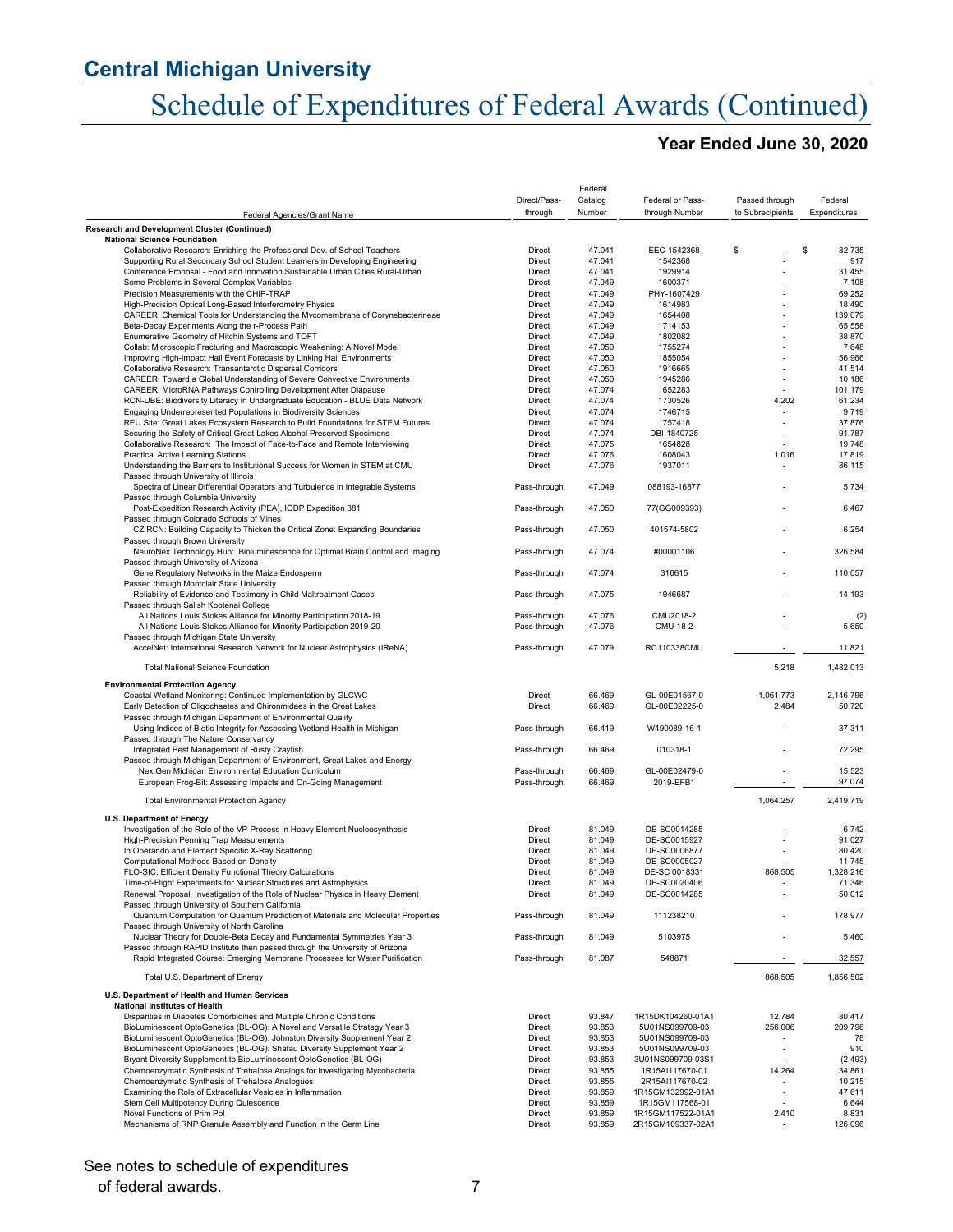# Schedule of Expenditures of Federal Awards (Continued)

### **Year Ended June 30, 2020**

|                                                                                                                                                                                                         |                         | Federal            |                                    |                                    |                          |
|---------------------------------------------------------------------------------------------------------------------------------------------------------------------------------------------------------|-------------------------|--------------------|------------------------------------|------------------------------------|--------------------------|
|                                                                                                                                                                                                         | Direct/Pass-<br>through | Catalog<br>Number  | Federal or Pass-<br>through Number | Passed through<br>to Subrecipients | Federal<br>Expenditures  |
| Federal Agencies/Grant Name<br>Research and Development Cluster (Continued)                                                                                                                             |                         |                    |                                    |                                    |                          |
| U.S. Department of Health and Human Services (Continued)<br>National Institutes of Health (Continued)                                                                                                   |                         |                    |                                    |                                    |                          |
| Chemical and Molecular Mechanisms of Mitochondrial DNA Degradation                                                                                                                                      | Direct                  | 93.859             | 1R35GM128854-01                    | \$<br>$3,553$ \$                   | 21,212                   |
| Genes, Education, and Gene-Education Interactions in Obesity and Mental Health                                                                                                                          | Direct                  | 93.865             | 1R01HD094011-01                    | 175,247                            | 237,149                  |
| Improving Parent-Child Interactions to Prevent Obesity in Early Childhood<br>Generating Mouse Models of Amyloid Beta and Tau Proteinopathy in AD                                                        | Direct<br>Direct        | 93.865<br>93.866   | 1R21HD093944-01<br>1R03AG060144-01 | 39,752                             | 159,575<br>75,735        |
| Non-Invasive Nanoparticle Platform for Tool Delivery to the Brain                                                                                                                                       | Direct                  | 93.867             | 1R21EY030012-01                    | ÷,                                 | 141,896                  |
| Crespo Supplement: Non-Invasive Nanoparticle Platform for Tool Delivery                                                                                                                                 | Direct                  | 93.867             | 3R21EY030012-01S1                  |                                    | 46,723                   |
| Passed through Emory University                                                                                                                                                                         |                         |                    |                                    |                                    |                          |
| Environmental Contamination in Michigan: Engaging Communities in Aftermath<br>Passed through Michigan State University                                                                                  | Pass-through            | 93.113             | A073659                            |                                    | 21,437                   |
| Prenatal Exposures and Child Health Outcomes: A Statewide Study                                                                                                                                         | Pass-through            | 93.310             | RC108889CMU                        |                                    | 33,399                   |
| Influence of Chronic Systemic Inflammation on Sporadic Alzheimer's Disease                                                                                                                              | Pass-through            | 93.866             | <b>RC 108278CMU</b>                |                                    | 39,741                   |
| Passed through Wayne State University<br>Translating an Efficacious Illness Management Intervention for African American                                                                                | Pass-through            | 93.838             | <b>WSU20049</b>                    |                                    | 4,606                    |
| Passed through University of Utah                                                                                                                                                                       |                         |                    |                                    |                                    |                          |
| Pediatric Critical Care and Trauma Scientist Development Program                                                                                                                                        | Pass-through            | 93.865             | 10051369-07POU000243339            |                                    | 48,190                   |
| Passed through Regents of the University of California, San Diego                                                                                                                                       |                         |                    |                                    |                                    |                          |
| Highly Specific Control of Neurons w/ Photoswitchable Bioluminescent Optogentics                                                                                                                        | Pass-through            | 93.867             | 125522057                          |                                    | 33,294                   |
| Total U.S. Department of Health and Human Services                                                                                                                                                      |                         |                    |                                    | 504,016                            | 1,385,923                |
| Total Research and Development Cluster                                                                                                                                                                  |                         |                    |                                    | 2,546,803                          | 7,712,578                |
| <b>Other Federal Awards</b>                                                                                                                                                                             |                         |                    |                                    |                                    |                          |
| U.S. Department of Agriculture<br>Educating Physicians for Rural Practice: Comprehensive Community Clerkship                                                                                            | Direct                  | 10.855             | MI 741-B16                         |                                    | 20,117                   |
| Passed through Michigan Department of Education                                                                                                                                                         |                         |                    |                                    |                                    |                          |
| Child and Adult Care Food Program 2018-19                                                                                                                                                               | Pass-through            | 10.558             | 370005017                          |                                    | 4,540                    |
| Child and Adult Care Food Program 2019-20                                                                                                                                                               | Pass-through            | 10.558             | 370005017                          |                                    | 16,927                   |
| Total U.S. Department of Agriculture                                                                                                                                                                    |                         |                    |                                    |                                    | 41,584                   |
| U.S. Department of Transportation                                                                                                                                                                       |                         |                    |                                    |                                    |                          |
| National Highway Traffic Safety Administration                                                                                                                                                          |                         |                    |                                    |                                    |                          |
| Passed through Michigan State Police<br>Next Generation 911 Equipment Upgrade                                                                                                                           | Pass-through            | 20.615             | 69N37619300000911M10               |                                    | 97,707                   |
|                                                                                                                                                                                                         |                         |                    |                                    |                                    |                          |
| <b>Library of Congress</b><br>Passed through Open World Leadership Center then passed through Family Health International<br>Open World, FHI 360 Global Connections, Judicial Rule of Law in Kazakhstan | Pass-through            | 42.U01             | OWLC-1901                          |                                    | 10,897                   |
| National Endowment for the Humanities                                                                                                                                                                   |                         |                    |                                    |                                    |                          |
| Digitization of Michigan Newspapers                                                                                                                                                                     | Direct                  | 45.149             | PJ-50100-12                        |                                    | 86,565                   |
| U.S. Department of Education                                                                                                                                                                            |                         |                    |                                    |                                    |                          |
| DeafBlind Central: Michigan's Training and Resource Project                                                                                                                                             | Direct                  | 84.326T            | H326T180045                        |                                    | 69,916                   |
| DeafBlind Central: Michigan's Training and Resource Project Year 2<br>COVID-19 - CARES Act: Higher Education Emergency Relief Fund - Student Aid 18004(a)(1)                                            | Direct<br>Direct        | 84.326T<br>84.425E | H326T180045-19<br>P425E203123      | $\overline{\phantom{a}}$           | 172,231<br>5,718,700     |
| COVID-19 - CARES Act: Higher Education Emergency Relief Fund - Institutional Portion 18004(a)(1)                                                                                                        | Direct                  | 84.425F            | P425F202333                        |                                    | 5,184,178                |
| Passed through Michigan Department of Talent and Economic Development                                                                                                                                   |                         |                    |                                    |                                    |                          |
| Michigan GEAR UP 2017-2018                                                                                                                                                                              | Pass-through            | 84.334S            | 16-00-01                           |                                    | 19,108                   |
| Total U.S. Department of Education                                                                                                                                                                      |                         |                    |                                    | ٠                                  | 11, 164, 133             |
| U.S. Department of Health and Human Services                                                                                                                                                            |                         |                    |                                    |                                    |                          |
| <b>Administration for Community Living</b>                                                                                                                                                              |                         |                    |                                    |                                    |                          |
| Passed through Region VII Area Agency on Aging<br>Capacity Building Aided By Experiential Learning: Fall Prevention Year 2                                                                              | Pass-through            | 93.U01             | <b>NA</b>                          |                                    | 1,510                    |
| Capacity Building Aided by Experiential Learning: Fall Prevention Period 3                                                                                                                              | Pass-through            | 93.U01             | <b>NA</b>                          |                                    | 17,342                   |
| Capacity Building Aided by Experiential Learning: Fall Prevention Period 4                                                                                                                              | Pass-through            | 93.U01             | <b>NA</b>                          |                                    | 27,715                   |
| <b>Health Resources &amp; Services Administration</b>                                                                                                                                                   |                         |                    |                                    |                                    |                          |
| Passed through Wayne State University<br>Audiology Competitive Supplement to MI-LEND Year 3                                                                                                             | Pass-through            | 93.110             | <b>WSU 19013</b>                   |                                    | 93                       |
| Michigan Leadership Education in Neurodevelopmental Disabilities Year 4                                                                                                                                 | Pass-through            | 93.110             | WSU19094                           |                                    | 21,716                   |
| Audiology Competitive Supplement to MI-Lend Year 4                                                                                                                                                      | Pass-through            | 93.110             | WSU19099                           |                                    | 14,269                   |
| Substance Abuse and Mental Health Services Administration                                                                                                                                               |                         |                    | 1H79TI081679-01                    |                                    |                          |
| Interprofessional Training Project to Expand Access to Medication-Assisted<br>Interprofessional Training Project to Expand Access to Medication-Assisted                                                | Direct<br>Direct        | 93.243<br>93.243   | 5H79TI081679-02                    | 26,818                             | 37,469<br>94,842         |
| Passed through American Academy of Addition Psychiatry then passed through                                                                                                                              |                         |                    |                                    |                                    |                          |
| Physician Assistant Education Association                                                                                                                                                               |                         |                    |                                    |                                    |                          |
| Medication Assistant Therapy Waiver Project                                                                                                                                                             | Pass-through            | 93.U02<br>93.U02   | <b>NA</b><br><b>NA</b>             |                                    | 73,117                   |
| Medication Assisted Treatment Waiver Training Initiative Supplement                                                                                                                                     | Pass-through            |                    |                                    |                                    | 9,814                    |
| Total U.S. Department of Health and Human Services                                                                                                                                                      |                         |                    |                                    | 26,818                             | 297,887                  |
| U.S. Department of Homeland Security<br><b>Federal Emergency Management Agency</b>                                                                                                                      |                         |                    |                                    |                                    |                          |
| Passed through Michigan State Police                                                                                                                                                                    |                         |                    |                                    |                                    |                          |
| 2017 Pre-Disaster Mitigation Grant - South Campus Mitigation                                                                                                                                            | Pass-through            | 97.047             | PDMC-PJ-05-MI-2017-008             |                                    | 37,567                   |
| Total other federal awards                                                                                                                                                                              |                         |                    |                                    | 26,818                             | 11,736,340               |
| Total federal awards                                                                                                                                                                                    |                         |                    |                                    | \$                                 | 2,573,621 \$ 189,679,234 |
|                                                                                                                                                                                                         |                         |                    |                                    |                                    |                          |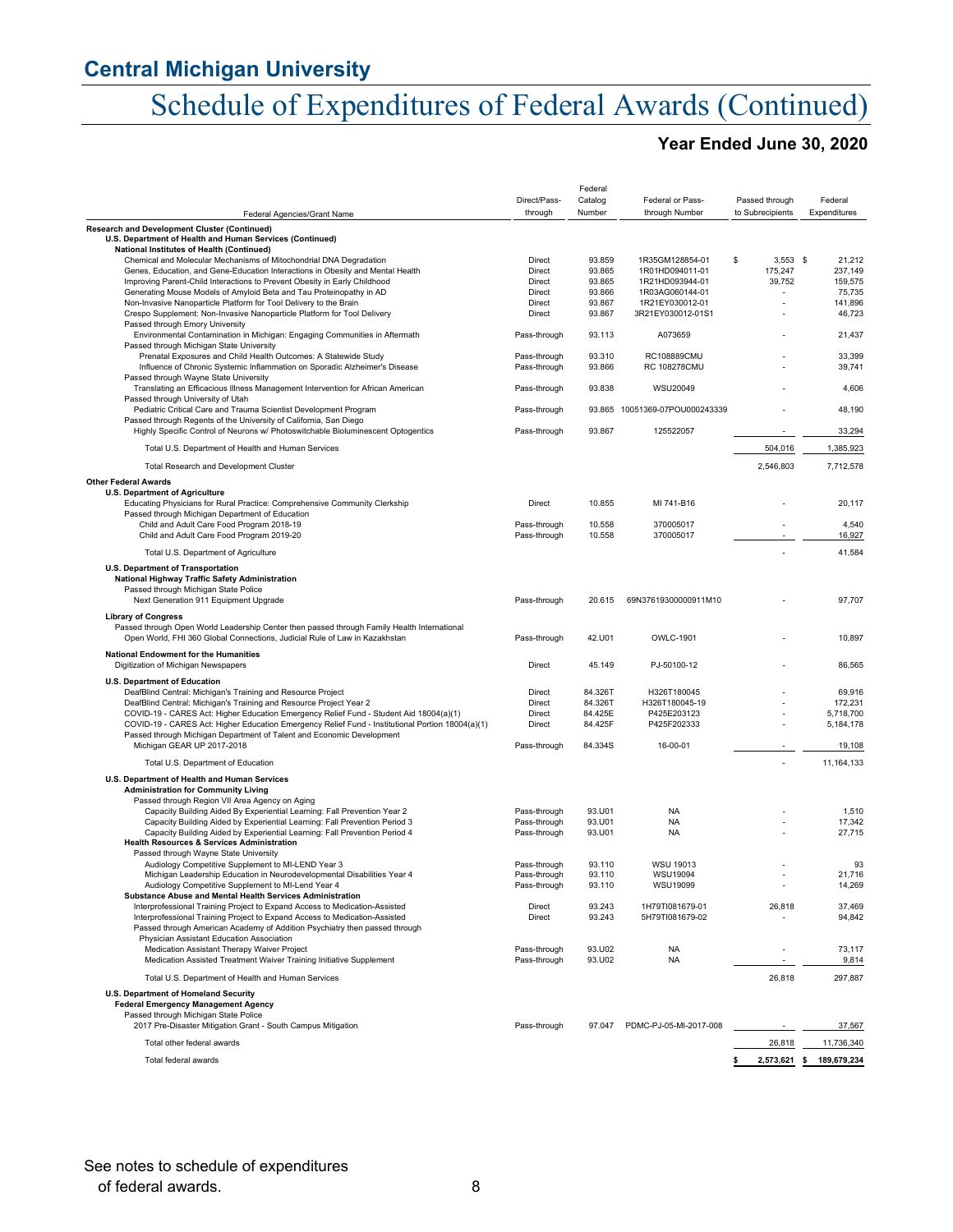# Notes to Schedule of Expenditures of Federal Awards

**Year Ended June 30, 2020**

### **Note 1 - Basis of Presentation**

The accompanying schedule of expenditures of federal awards (the "Schedule") includes the federal grant activity of Central Michigan University (the "University") under programs of the federal government for the year ended June 30, 2020. The information in the Schedule is presented in accordance with the requirements of Title 2 U.S. Code of Federal Regulations Part 200, *Uniform Administrative Requirements, Cost Principles, and Audit Requirements for Federal Awards* (the "Uniform Guidance"). Because the Schedule presents only a selected portion of the operations of the University, it is not intended to and does not present the financial position, changes in net position, or cash flows of the University.

## **Note 2 - Summary of Significant Accounting Policies**

Expenditures reported in the Schedule are reported on the accrual basis of accounting. Such expenditures are recognized following, as applicable, either the cost principles in OMB Circular A-21, *Cost Principles for Educational Institutions*, or the cost principles contained in Title 2 U.S. Code of Federal Regulations Part 200, *Uniform Administrative Requirements, Cost Principles, and Audit Requirements for Federal Awards*, wherein certain types of expenditures are not allowable or are limited as to reimbursement. Negative amounts shown on the Schedule represent adjustments or credits made in the normal course of business to amounts reported as expenditures in prior years. Pass-through entity identifying numbers are presented where available.

The University has elected not to use the 10 percent *de minimis* indirect cost rate to recover indirect costs, as allowed under the Uniform Guidance.